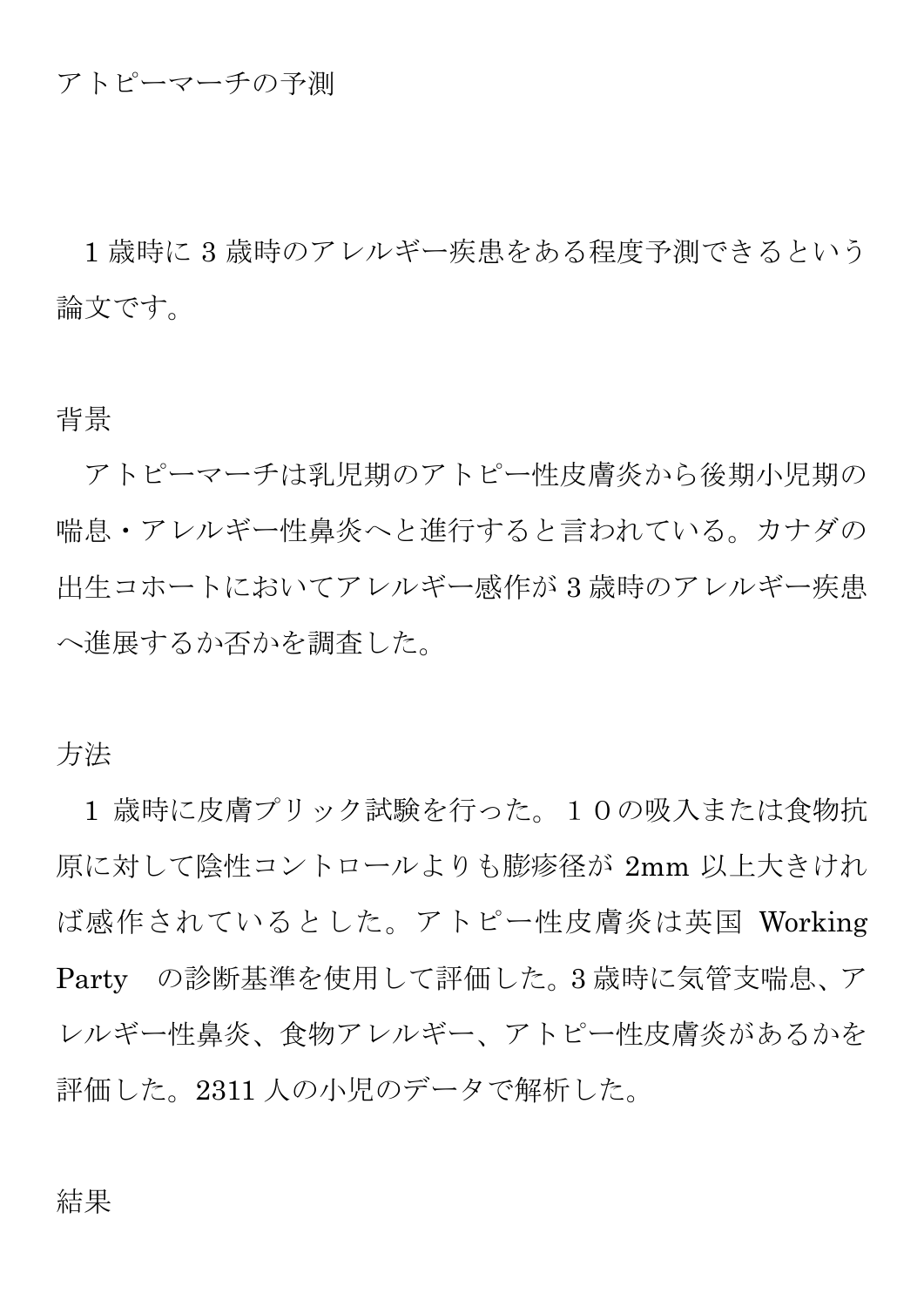アレルギー感作のないアトピー性皮膚炎は交絡因子を調整後で は 3 歳時の喘息リスクの上昇とは関連しなかった(relative risk [RR], 0.46; 95% CI, 0.11-1.93)。逆にアレルギー感作のあるアトピー性皮 膚炎は付加(relative excess risk due to interaction, 5.06; 95% CI, 1.33-11.04)と multiplicative (ratio of RRs, 5.80; 95% CI, 1.20-27.83)スケー ルで喘息リスクと関連していた。食物アレルギーリスクにおけるこれらの効果で のアトピー性皮膚炎とアレルギー感作との陽性付加的な相合作用がみられた (relative excess risk due to interaction, 15.11; 95% CI, 4.19-35.36)。

#### 結論

アレルギー感作がないアトピー性皮膚炎は喘息リスクと関連しなかった。ア トピー性皮膚炎とアレルギー感作は 3 歳時のアトピー性皮膚炎と食物アレルギ ーと強い相合効果があった。

1 歳時のアレルギー感作は 3 歳時の喘息・食物アレルギーをある程度予測出 来る可能性がある。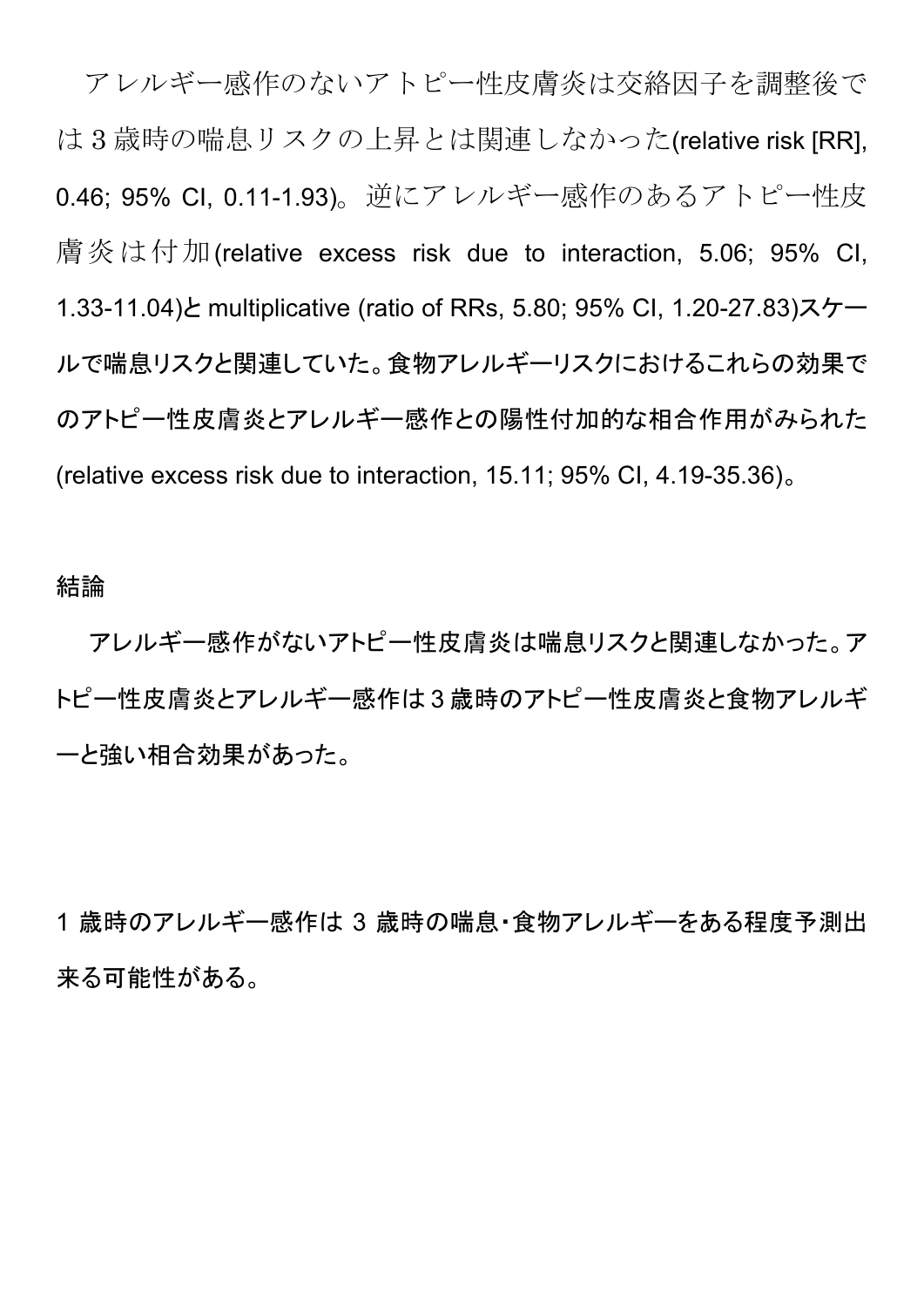

## **1**歳時のアレルギー感作のないアトピー性皮膚炎は **3**歳時の喘息のリスクと関連しない

RERI: Relative excess risk due to interaction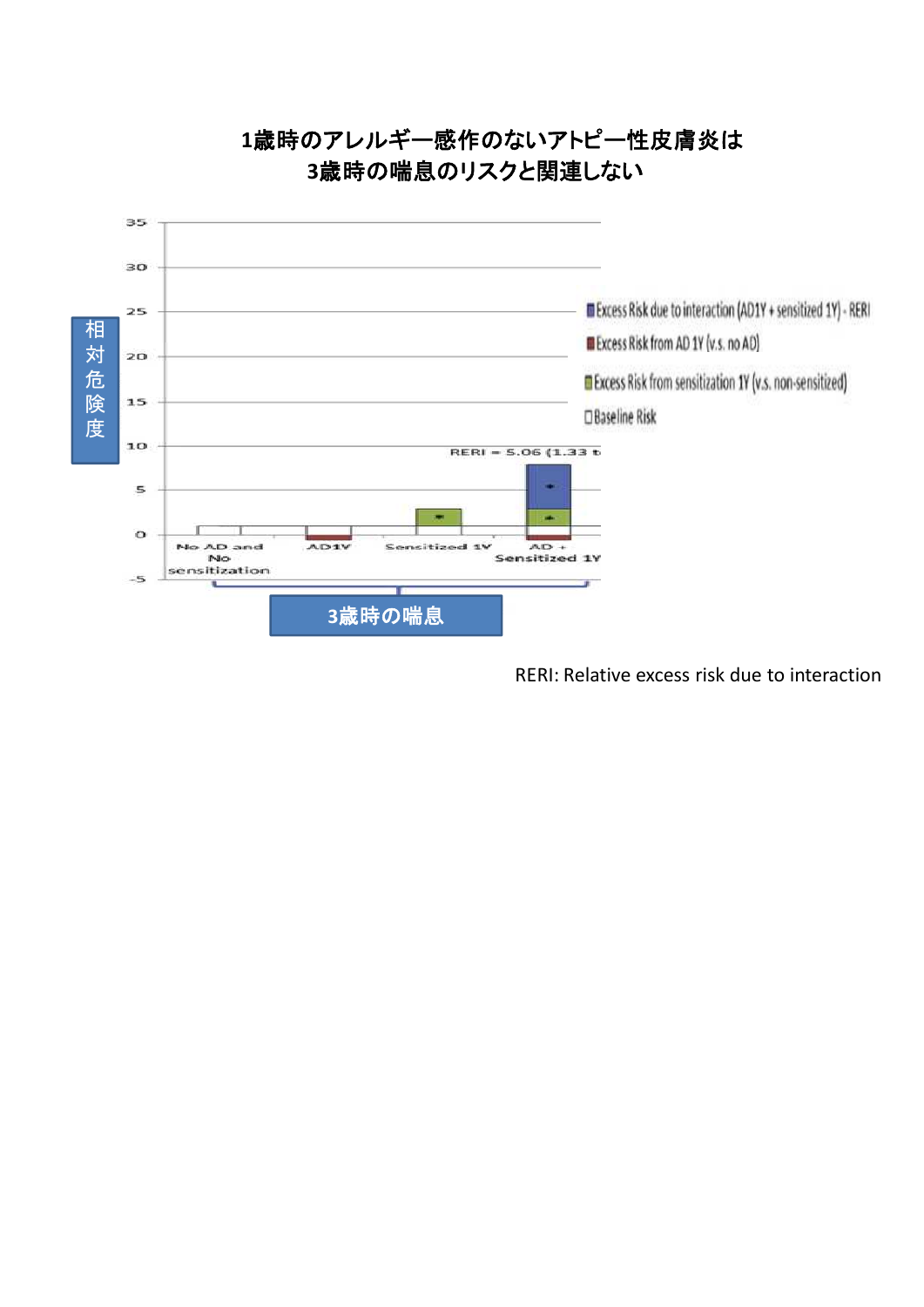## **1**歳時のアトピー性皮膚炎とアレルギー感作は **3**歳時の食物アレルギーの相対リスクがある



Excess Risk due to interaction (AD1Y + sensitized 1Y) - RERI Excess Risk from AD 1Y (v.s. no AD) Excess Risk from sensitization 1Y (v.s. non-sensitized) □ Baseline Risk

RERI: Relative excess risk due to interaction

J Allergy Clin Immunol. 2018 Feb;141(2):601-607.e8. doi:

10.1016/j.jaci.2017.08.024. Epub 2017 Nov 15.

# **Predicting the atopic march: Results from the Canadian Healthy Infant Longitudinal Development Study.**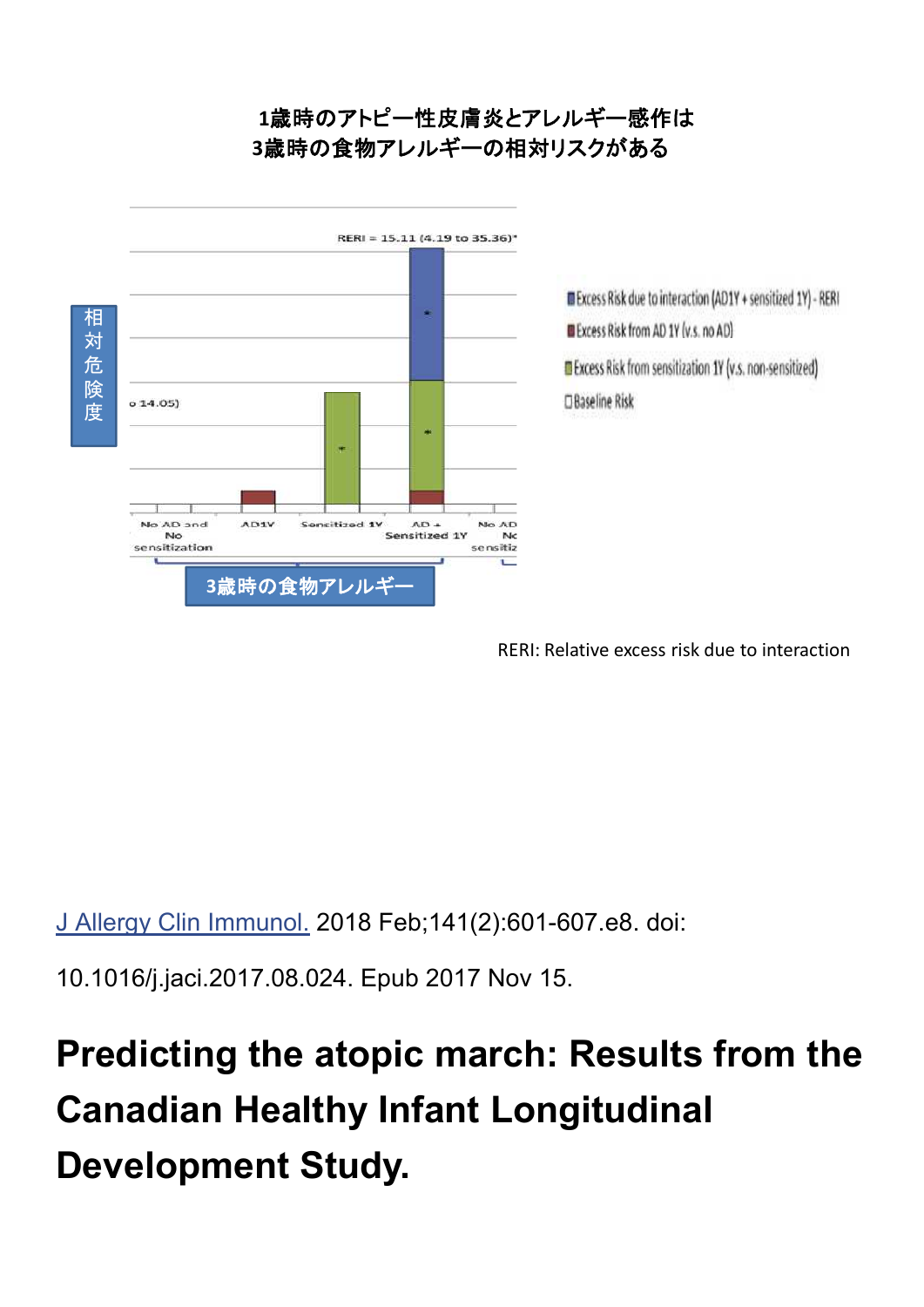<u>Tran MM</u>', <u>Lefebvre DL</u>', <u>Dharma C</u>', <u>Dai D</u>', <u>Lou WYW</u>', <u>Subbarao P</u>', Becker AB<sup>4</sup>, Mandhane PJ<sup>5</sup>, Turvey SE<sup>6</sup>, Sears MR<sup>7</sup>; Canadian Healthy Infant Longitudinal Development Study investigators.

# **Collaborators (41)**

Subbarao P, Turvey SE, Anand SS, Azad M, Becker AB, Befus AD, Brauer M, Brook JR, Chen E, Cyr M, Daley D, Dell SD, Denburg JA, Duan Q, Eiwegger T, Grasemann H, HayGlass K, Hegele RG, Holness DL, Hystad P, Kobor M, Kollmann TR, Kozyrskyj AL, Laprise C, Lou WYW, Macri J, Mandhane PJ, Miller G, Moraes TJ, Paré P, Ramsey C, Ratjen F, Sandford A, Scott JA, Scott J, Sears MR, Silverman F, Simons E, Takaro T, Tebbutt S, To T.

# **Author information**

1

Department of Medicine, McMaster University, Hamilton, Ontario, Canada.

Dalla Lana School of Public Health, University of Toronto, Toronto, Ontario, Canada.

3

<sup>2</sup>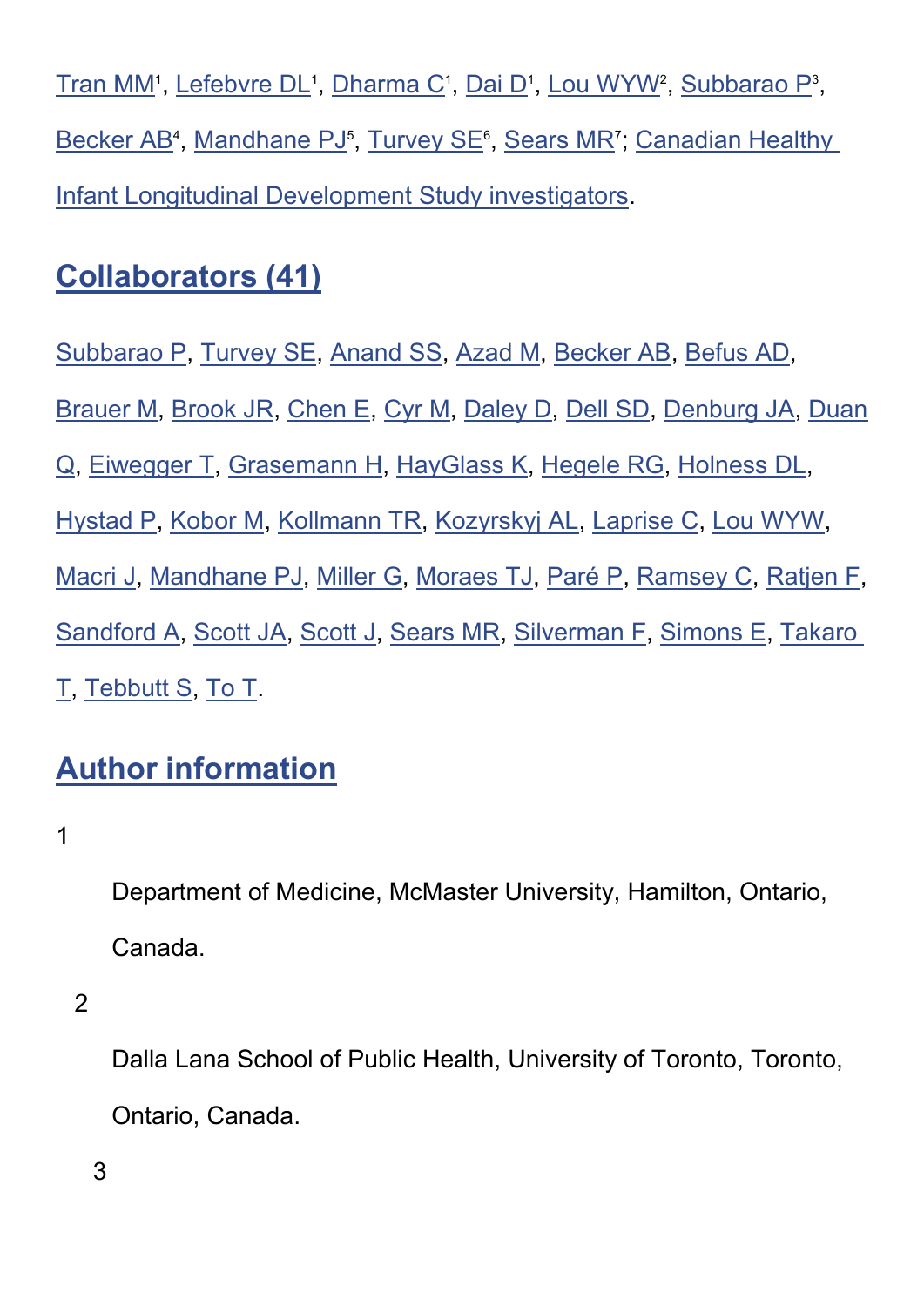Department of Pediatrics, University of Toronto and Hospital for Sick Children, Toronto, Ontario, Canada.

4

Department of Pediatrics & Child Health, University of Manitoba,

Winnipeg, Manitoba, Canada.

5

Department of Pediatrics, University of Alberta, Edmonton, Alberta, Canada.

6

Department of Pediatrics, University of British Columbia, Vancouver, British Columbia, Canada.

7

Department of Medicine, McMaster University, Hamilton, Ontario, Canada. Electronic address: searsm@mcmaster.ca.

# **Abstract**

### **BACKGROUND:**

The atopic march describes the progression from atopic dermatitis during infancy to asthma and allergic rhinitis in later childhood. In a Canadian birth cohort we investigated whether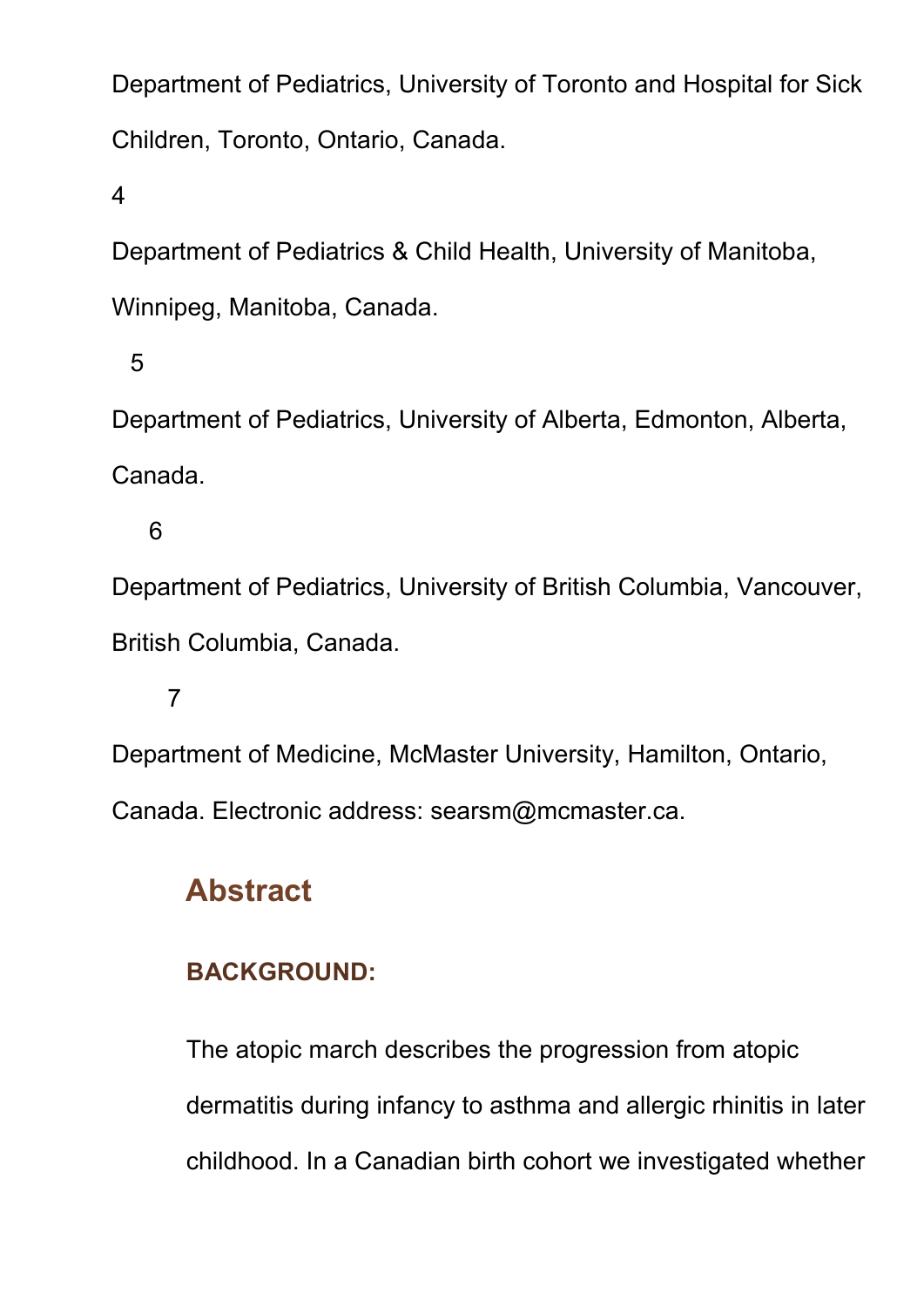concomitant allergic sensitization enhances subsequent development of these allergic diseases at age 3 years.

### **METHODS:**

Children completed skin prick testing at age 1 year. Children were considered sensitized if they produced a wheal 2 mm or larger than that elicited by the negative control to any of 10 inhalant or food allergens. Children were also assessed for atopic dermatitis by using the diagnostic criteria of the UK Working Party. At age 3 years, children were assessed for asthma, allergic rhinitis, food allergy, and atopic dermatitis. Data from 2311 children were available.

#### **RESULTS:**

Atopic dermatitis without allergic sensitization was not associated with an increased risk of asthma at age 3 years after adjusting for common confounders (relative risk [RR], 0.46; 95% CI, 0.11-1.93). Conversely, atopic dermatitis with allergic sensitization increased the risk of asthma more than 7-fold (RR, 7.04; 95% CI, 4.13-11.99). Atopic dermatitis and allergic sensitization had significant interactions on both the